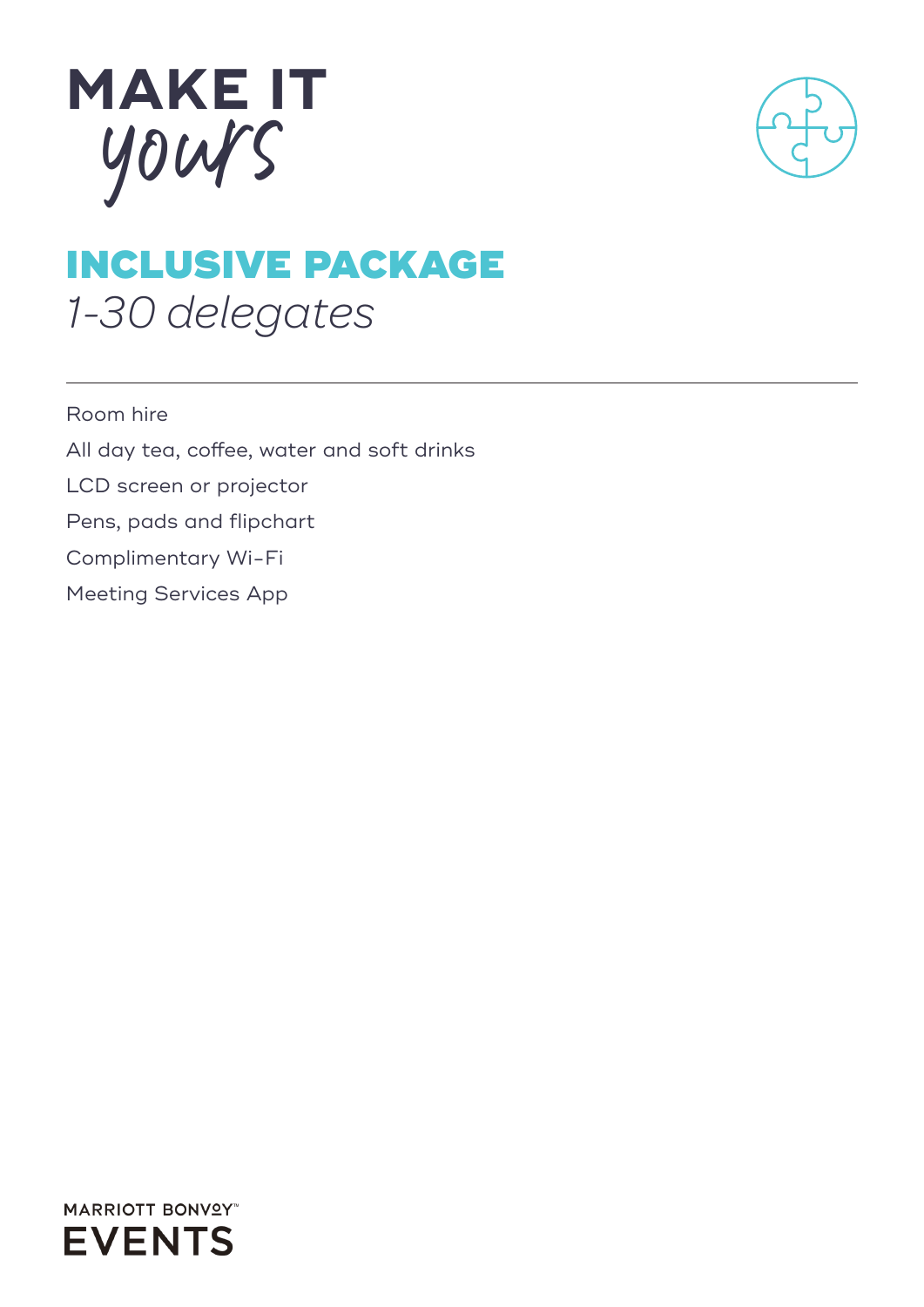



## DAY DELEGATE PACKAGE *+10 delegates*

All day tea, coffee, water and soft drinks Arrival, morning, afternoon breaks Healthy, energising lunch LCD screen or projector Pens, pads and flipchart Complimentary Wi-Fi Meeting Services App

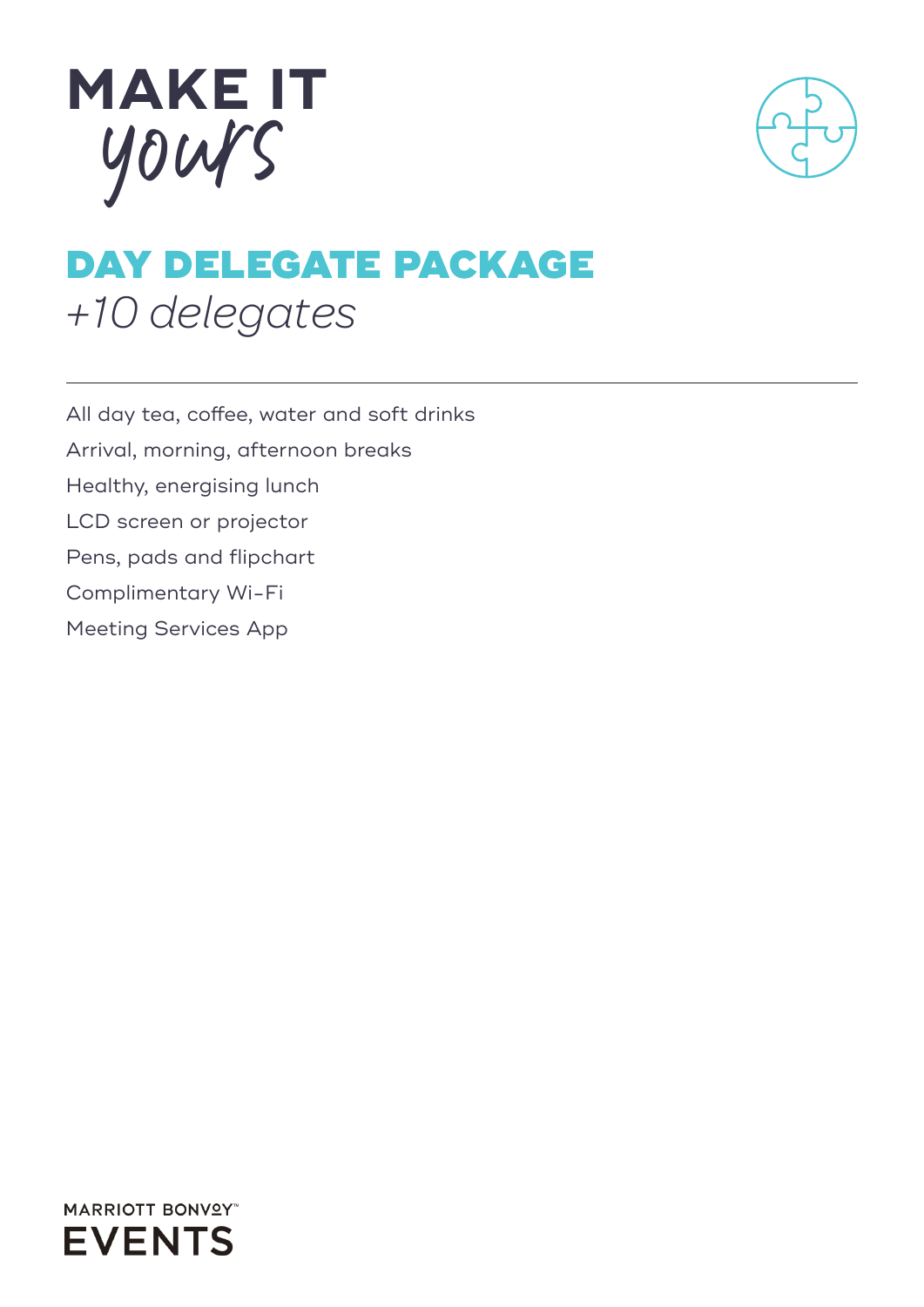



## BETTER TOGETHER DAY DELEGATE PACKAGE *+10 delegates*

We've all spent enough time apart lately, so reignite that team spirit. Surprise and delight delegates with an enhanced meeting experience that celebrates and makes the most of being together.

Enhanced welcome break with bacon rolls\* Welcome gift for every delegate Morning and afternoon breaks All day tea, coffee, water and upgraded soft drinks Healthy, energising lunch LCD screen or projector Pens, pads and flipchart Complimentary Wi-Fi Meeting Services App After-work drinks, inclusive of: • Private room hire, 5pm-late • Freixenet Prosecco drinks reception

- Choice of Sharer Boards
- Company colour balloons
- Access to our Better Together song recommendations to play at home

\*Vegan and vegetarian options available